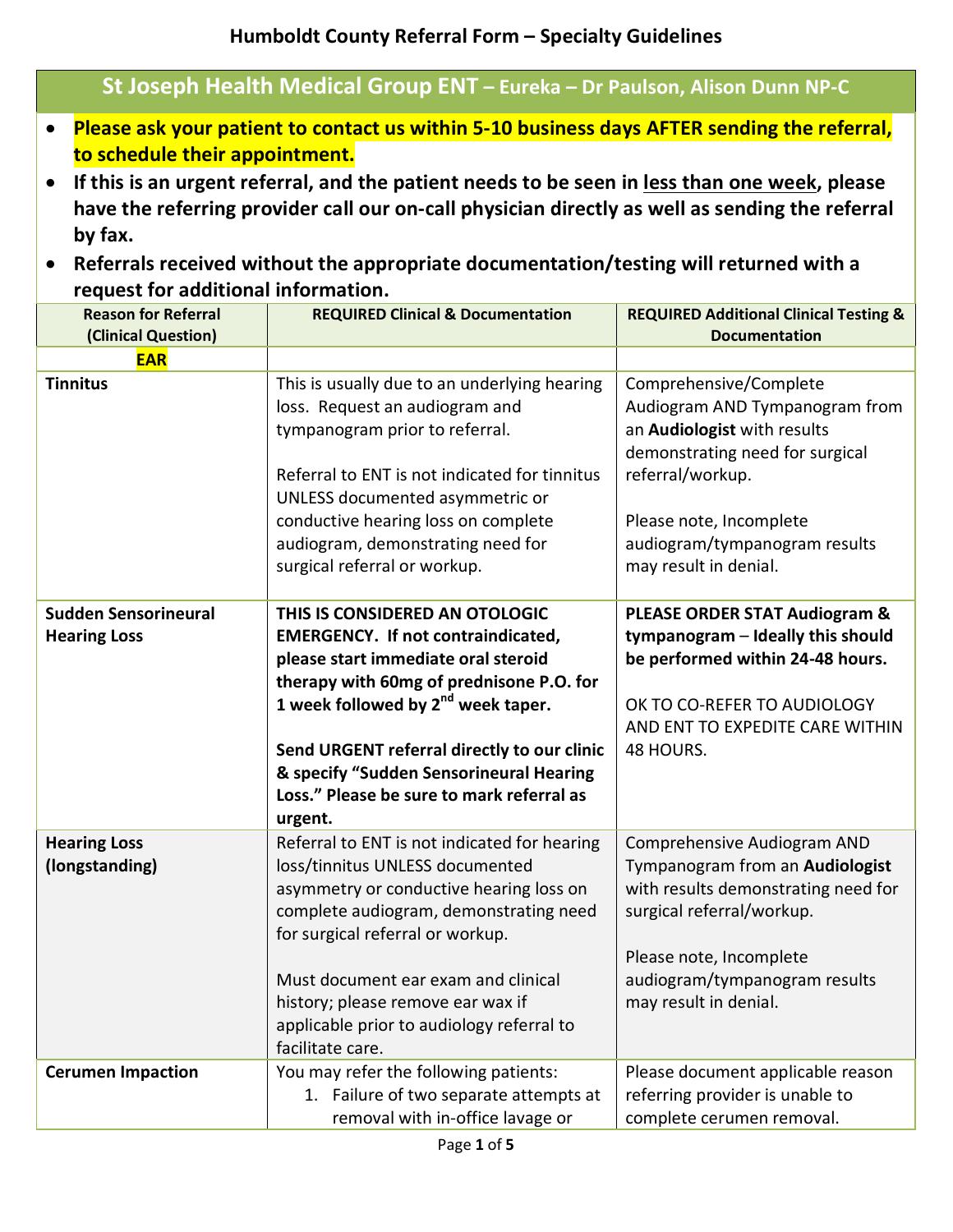## **Humboldt County Referral Form – Specialty Guidelines**

|                                                     | curettage<br>2. Those who cannot have lavage such<br>as those with prior tympanic<br>membrane surgery OR a KNOWN<br>tympanic membrane perforation.                                                                                                                                                                                                                                                                                             |                                                                                                                                                                                            |
|-----------------------------------------------------|------------------------------------------------------------------------------------------------------------------------------------------------------------------------------------------------------------------------------------------------------------------------------------------------------------------------------------------------------------------------------------------------------------------------------------------------|--------------------------------------------------------------------------------------------------------------------------------------------------------------------------------------------|
| <b>Otitis Externa</b>                               | If patients fail topical therapy, please<br>perform a culture, at least 48 hours after<br>completion of topical therapy screening for<br>bacteria, fungus. Based on results, please<br>use culture directed therapy.<br>May refer for failure despite culture<br>directed ear drops, with significant<br>persistent drainage, pain, hearing loss, or<br>inability of topical therapy to penetrate the<br>ear canal (i.e. need for debridement) | None required (if pt has active ear<br>drainage).                                                                                                                                          |
| <b>Otitis Media, Recurrent</b>                      | 1. 3+ ear infections requiring<br>antibiotics/six months,<br>2. 6+ infections requiring antibiotics in<br>12 months,<br>3. OR persistent middle ear fluid<br>lasting 3 months after infection.<br>Will consider sooner referral (i.e. 2<br>months fluid) if significant speech<br>delay and/or documented hearing<br>loss.                                                                                                                     | Audiogram AND tympanogram<br>from an Audiologist                                                                                                                                           |
| <b>Reason for Referral</b>                          |                                                                                                                                                                                                                                                                                                                                                                                                                                                | <b>REQUIRED Additional Clinical Testing &amp;</b>                                                                                                                                          |
| (Clinical Question)                                 | <b>REQUIRED Clinical &amp; Documentation</b>                                                                                                                                                                                                                                                                                                                                                                                                   | <b>Documentation</b>                                                                                                                                                                       |
| <b>Exotoses/Surfer's Ear</b>                        | Refer if patients have documented hearing<br>loss, or recurring episodes of otitis externa.                                                                                                                                                                                                                                                                                                                                                    | Audiogram AND tympanogram from<br>qualified Audiologist                                                                                                                                    |
| <b>Vertigo</b>                                      | Check for Benign positional vertigo with<br>the Dix-Halpike Maneuver. Obtain<br>audiogram and tympanogram prior to<br>referral                                                                                                                                                                                                                                                                                                                 | Audiogram & tympanogram<br>from an Audiologist                                                                                                                                             |
| <b>NOSE</b>                                         |                                                                                                                                                                                                                                                                                                                                                                                                                                                |                                                                                                                                                                                            |
| <b>Nasal congestion/Allergic</b><br><b>Rhinitis</b> | Patients must demonstrate failure of at<br>least two DAILY nasal therapies in the form<br>of nasal steroids, nasal or oral<br>antihistamines, $+/-$ other therapies such as<br>nasal saline irrigations with GOOD<br><b>COMPLIANCE for at least 12 weeks.</b>                                                                                                                                                                                  | Must document 12 week hx of<br>medical therapy. Please list<br>medications trialed and<br>confirmation of compliance. If non-<br>compliant, must document specific<br>reasons in referral. |
| <b>Chronic Sinusitis</b>                            | Patients must demonstrate failure of at least<br>two DAILY nasal therapies in the form of nasal<br>steroids, nasal or oral antihistamines, +/- other<br>therapies such as nasal saline irrigations with<br>GOOD COMPLIANCE for at least 12 weeks.                                                                                                                                                                                              | Please document number of sinus<br>infections, type/duration/and<br>frequency of antibiotic therapy, as<br>well as daily therapy types, duration<br>of use, and compliance.                |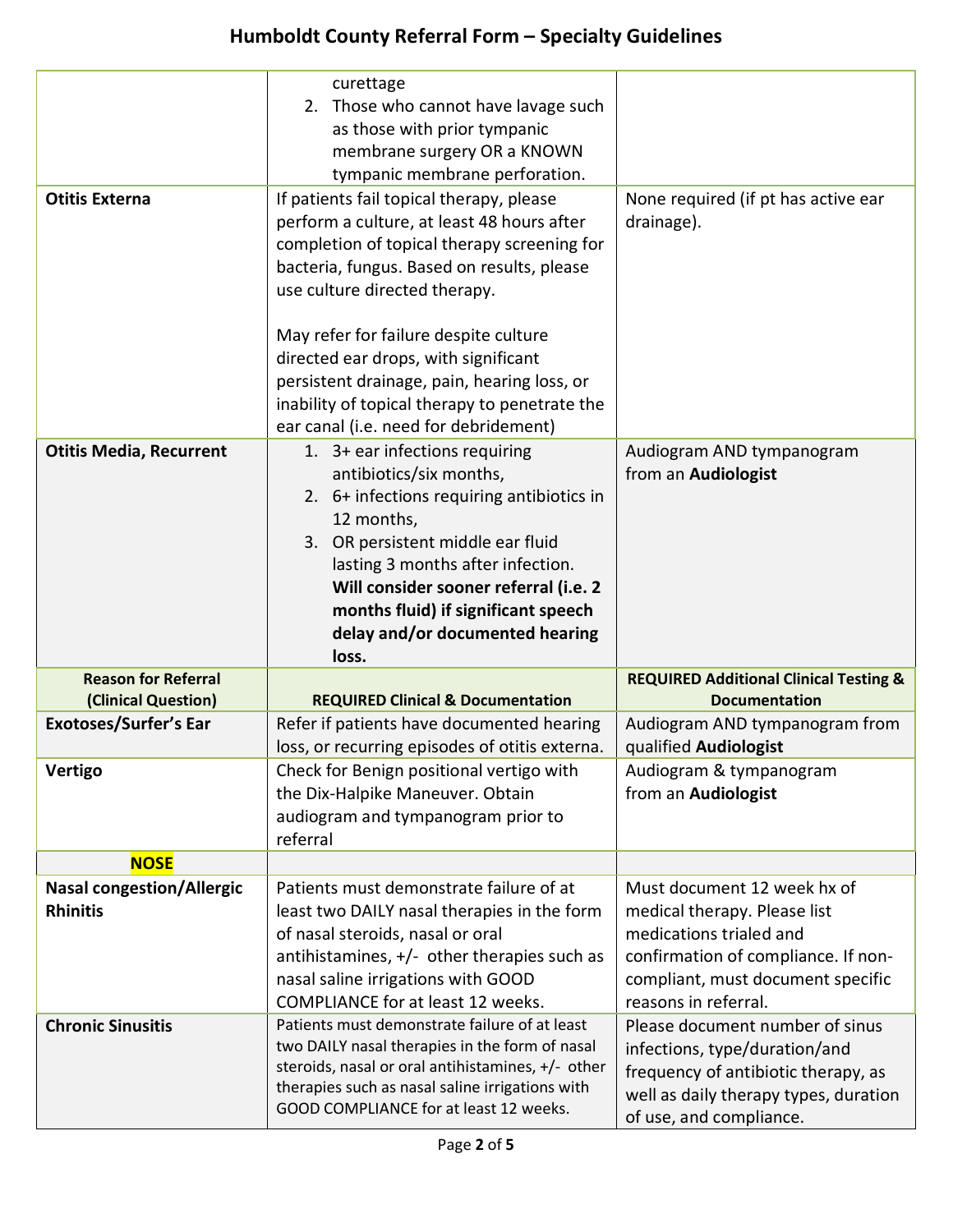| <b>Nasal Fracture</b>                             | Nasal X-rays or scans are not necessary.<br>Place an URGENT referral immediately for<br>the patient to be seen within 3-5 days of<br>injury date                                                                                                                                                                      |                                                                                                                                                                                                  |
|---------------------------------------------------|-----------------------------------------------------------------------------------------------------------------------------------------------------------------------------------------------------------------------------------------------------------------------------------------------------------------------|--------------------------------------------------------------------------------------------------------------------------------------------------------------------------------------------------|
| <b>Nasal Mass</b>                                 | For patients with a suspected significant<br>sized intranasal mass, tumor or polyps:<br>order a sinus CT without contrast. May<br>place a referral to ENT if CT demonstrates<br>significant abnormalities. Otherwise refer<br>to above instructions for nasal congestion.                                             | Sinus CT without contrast                                                                                                                                                                        |
| <b>Nasal Obstruction</b>                          | See nasal congestion, above.<br>Patients with deviated septum or<br>hypertrophic turbinates must still<br>demonstrate failure of >12 weeks of daily<br>therapy prior to surgical referral. Most<br>patients with deviated septum do not<br>require surgery with appropriate medical<br>management.                    | Must document 12 week hx of daily<br>medical therapy. Please list<br>medications trialed and<br>confirmation of compliance. If non-<br>compliant, must document specific<br>reasons in referral. |
| <b>Epistaxis</b>                                  | Recommend starting aggressive<br>moisturization techniques: nasal Vaseline<br>qHS and nasal saline gel or gel spray prn<br>during day. This will control >75% of<br>nosebleeds if used on a daily basis.<br>Stop all medications which can exacerbate<br>nosebleeds if safe to do so (i.e. nasal<br>steroids, NSAIDS) | Priority will be given to those with<br>severe bleeding with anemia or<br>documented failure of daily<br>humidification techniques such as<br>Vaseline application and saline<br>sprays/gels.    |
| <b>Reason for Referral</b><br>(Clinical Question) | <b>REQUIRED Clinical &amp; Documentation</b>                                                                                                                                                                                                                                                                          | <b>REQUIRED Additional Clinical Testing</b><br>& Documentation                                                                                                                                   |
| <b>THROAT/LARYNX</b>                              |                                                                                                                                                                                                                                                                                                                       |                                                                                                                                                                                                  |
| Dysphagia/Gobus<br>sensation                      | High risk patients: Refer directly if new<br>onset, progressive symptoms >1 mo in high<br>risk smokers.                                                                                                                                                                                                               | Please document therapies tried and<br>pharyngeal modified barium swallow<br>study if applicable.                                                                                                |
|                                                   | Low risk patients/non-smokers:<br>-Consider 2 month trial of PPIs for reflux.<br>-Consider Modified Barium Swallow<br>(Pharyngeal swallow study) with speech<br>pathology prior to consultation. Please<br>note, Barium esophagram is NOT useful for<br>pharyngeal dysphagia eval.                                    | Priority will be given to those at risk<br>for throat cancer, and those with<br>demonstrated abnormality on<br>swallow eval                                                                      |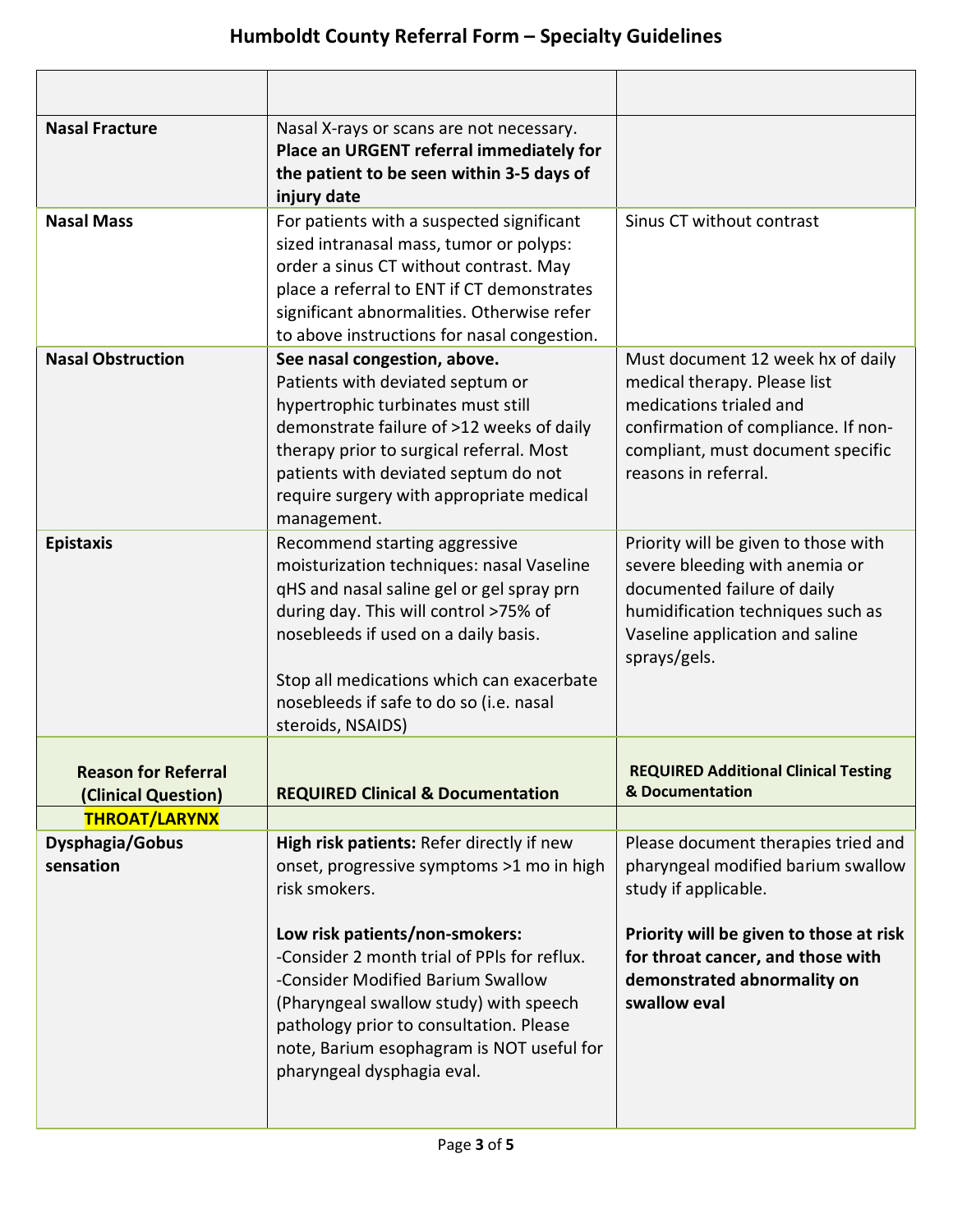## **Humboldt County Referral Form – Specialty Guidelines**

| <b>Hoarseness</b>                                 | 1) High risk patients (active or prior<br>heavy smoking hx): Refer if > 1<br>month duration, progressive<br>symptoms, or associated stridor or<br>hemoptysis.<br>2) Low risk patients: Please refer for<br>hoarseness lasting greater than 2<br>months in duration without<br>improvement.                                                                        | Please document level of concern.<br>Priority will be given to high risk<br>patients; low risk patients will be<br>seen on an elective basis.                                                                                             |
|---------------------------------------------------|-------------------------------------------------------------------------------------------------------------------------------------------------------------------------------------------------------------------------------------------------------------------------------------------------------------------------------------------------------------------|-------------------------------------------------------------------------------------------------------------------------------------------------------------------------------------------------------------------------------------------|
| <b>Tonsil and Adenoid</b><br>Hypertrophy          | 1. Pediatric: Must demonstrate<br>symptoms of snoring, mouth<br>breathing, witnessed pauses or<br>gasping, suggestive of sleep apnea.<br>Large tonsils which are<br>asymptomatic are not accepted.<br>2. Adult: Must demonstrate sleep<br>apnea on confirmed sleep study, OR<br>have concurrent chronic<br>tonsillitis/recurrent acute tonsillitis<br>(see below) | Children with uncomplicated<br>medical history do not require sleep<br>study prior to referral.<br>Sleep study required for all adults<br>who have concern for apnea, and for<br>children with disabilities or<br>craniofacial syndromes. |
| <b>Tonsillitis, Recurrent</b><br>Streptococcal    | Please refer if:<br>1. 7+ documented strep/ 1 year,<br>2. 5 or more per year x 2 years<br>3. 3 or more per year x3 years,<br>4. 2 episodes of peritonsillar abscess.                                                                                                                                                                                              | Please document all strep episodes,<br>with approximate dates and<br>treatments provided in the chart<br>note attached to the referral.                                                                                                   |
| <b>Tonsillitis, Chronic</b>                       | For non-strep tonsillitis, consider referral if<br>>6 months of symptoms.                                                                                                                                                                                                                                                                                         | Please document symptoms and<br>duration (i.e. sore throat, tonsil<br>stones, fb sensation, halitosis)                                                                                                                                    |
| <b>Vocal Cord Paralysis</b>                       | Please refer patients to ENT for additional<br>diagnostic workup and surgical treatment.                                                                                                                                                                                                                                                                          |                                                                                                                                                                                                                                           |
| <b>Reason for Referral</b><br>(Clinical Question) | <b>REQUIRED Clinical &amp; Documentation</b>                                                                                                                                                                                                                                                                                                                      | <b>REQUIRED Additional Clinical Testing</b><br>& Documentation                                                                                                                                                                            |
| <b>OTHER</b>                                      |                                                                                                                                                                                                                                                                                                                                                                   |                                                                                                                                                                                                                                           |
| Hyperparathyroidism                               | Must document abnormal synchronous<br>elevation of both Calcium and parathyroid<br>hormone.                                                                                                                                                                                                                                                                       | Consider ordering both a sestamibi Tc99<br>scan and parathyroid ultrasound at time<br>of referral to expedite care.                                                                                                                       |
| <b>Neck</b><br>Masses/Lymphadenopathy             | Consider referral if neck mass or lymph<br>node persists >4 weeks without regression.                                                                                                                                                                                                                                                                             | Ultrasound preferred prior to<br>referral.                                                                                                                                                                                                |
|                                                   | Please consider obtaining a neck<br>ultrasound then refer if abnormal.                                                                                                                                                                                                                                                                                            | Expedited appointments will be<br>given to patients with abnormal<br>imaging results at time of referral.                                                                                                                                 |